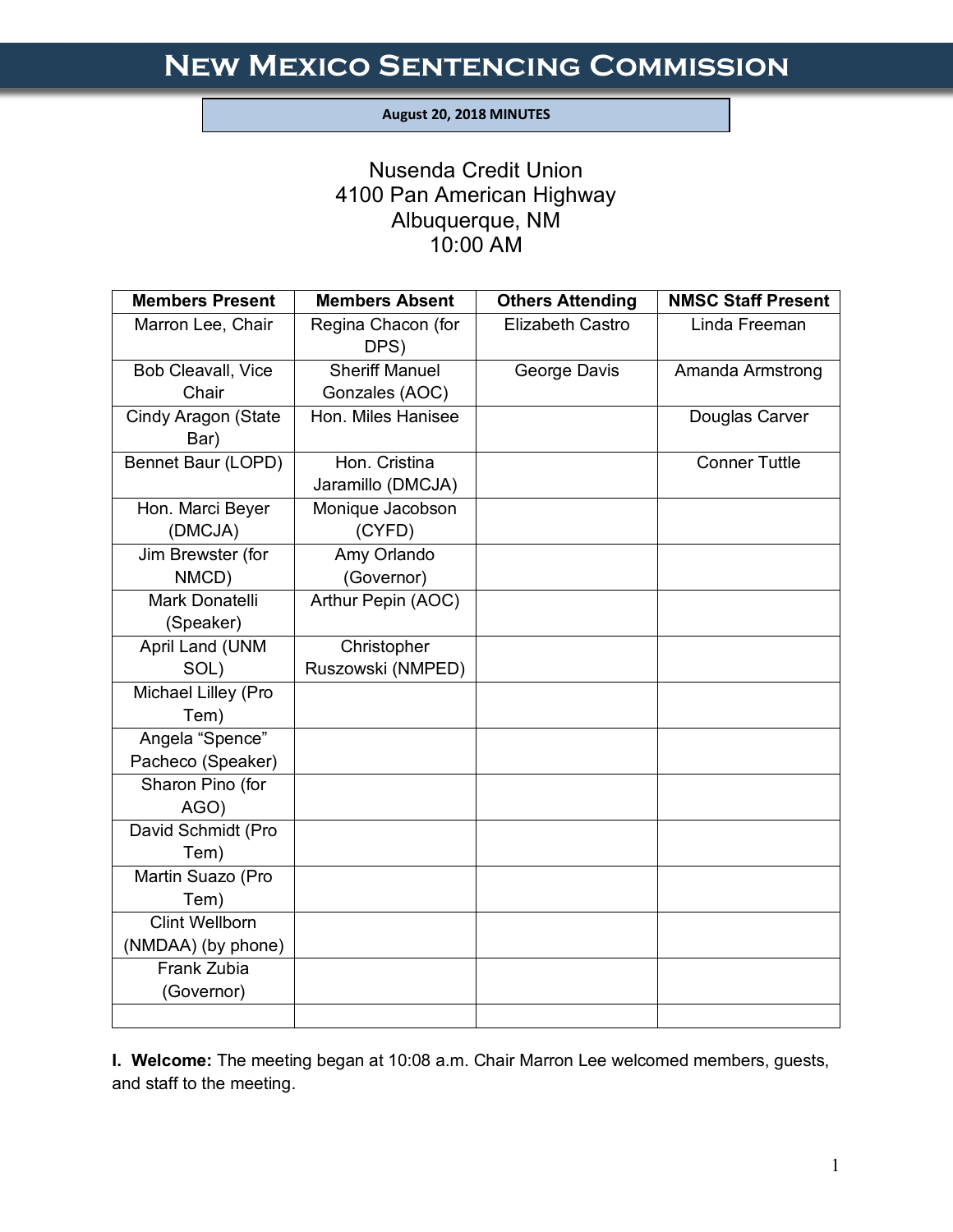**II. Approval of Minutes:** The minutes of the April 11, 2018 meeting were approved.

## **III. Staff Report:**

NMSC Executive Director Linda Freeman discussed the National Association of Sentencing Commissions annual conference, which she attended with Research Scientist Conner Tuttle. The focus of this year's conference was juvenile treatment and opioids.

She gave an overview of the various meetings that Commission staff have attended. These include meetings of the Courts, Corrections, and Justice Committee (CCJ), the Criminal Justice Reform Subcommittee (CJRS), and the House Joint Memorial 16 Public Safety Task Force.

She further noted that the evaluation of the Santa Fe Law Enforcement Assisted Diversion program was almost complete. The results of the evaluation will be presented to CCJ in September.

Executive Director Freeman then discussed the FY 2020 appropriation request for the Commission. The Commission was instructed to ask for a flat budget of \$499,600. She noted also that there have been many requests on the time of the Commission's staff, including from CCJ, CJRS, the Public Safety Task Force, and the Legislative Finance Committee. The Commission discussed the recommendation in light of the increased demands on the staff and approved a budget expansion by unanimous vote, for a total request of \$650,000.

Executive Director Freeman then introduced the FY 2020 Strategic Plan. The Commission discussed the strategic plan, with members discussing the history of the Commission's work. The Commission approved the FY 2020 Strategic Plan by vote, with Commissioner Donatelli voting against.

Finally, Executive Director Freeman presented the FY 2019 Open Meetings Act resolution. The resolution was approved by unanimous vote.

# **IV. Overview of ADOBE Program:**

Dr. George Davis and Elizabeth Castro, Senior Program Manager, gave a presentation on the ADOBE program. The program focuses on mid- to late-teens who have been detained two times in the prior 12 months. Dr. Davis discussed the Adverse Childhood Experiences (ACE) scores of the children involved in the program, noting that some children might have all ten of the indicators. The program's goal is to reduce the consequences of the child's adverse experiences, with a goal of preventing future harm and future delinquent behavior. A 1995 study of ACE scores found a strong connection between adverse early childhood experiences and later negative physical and mental health, criminal justice, and economic outcomes. He noted that the mechanism of how adverse experiences impact juveniles is not fully understood, but there is an effect on traits like impulse control and motivation. A high ACEs score suggests a 30 percent to 50 percent rate of transition into the juvenile justice system.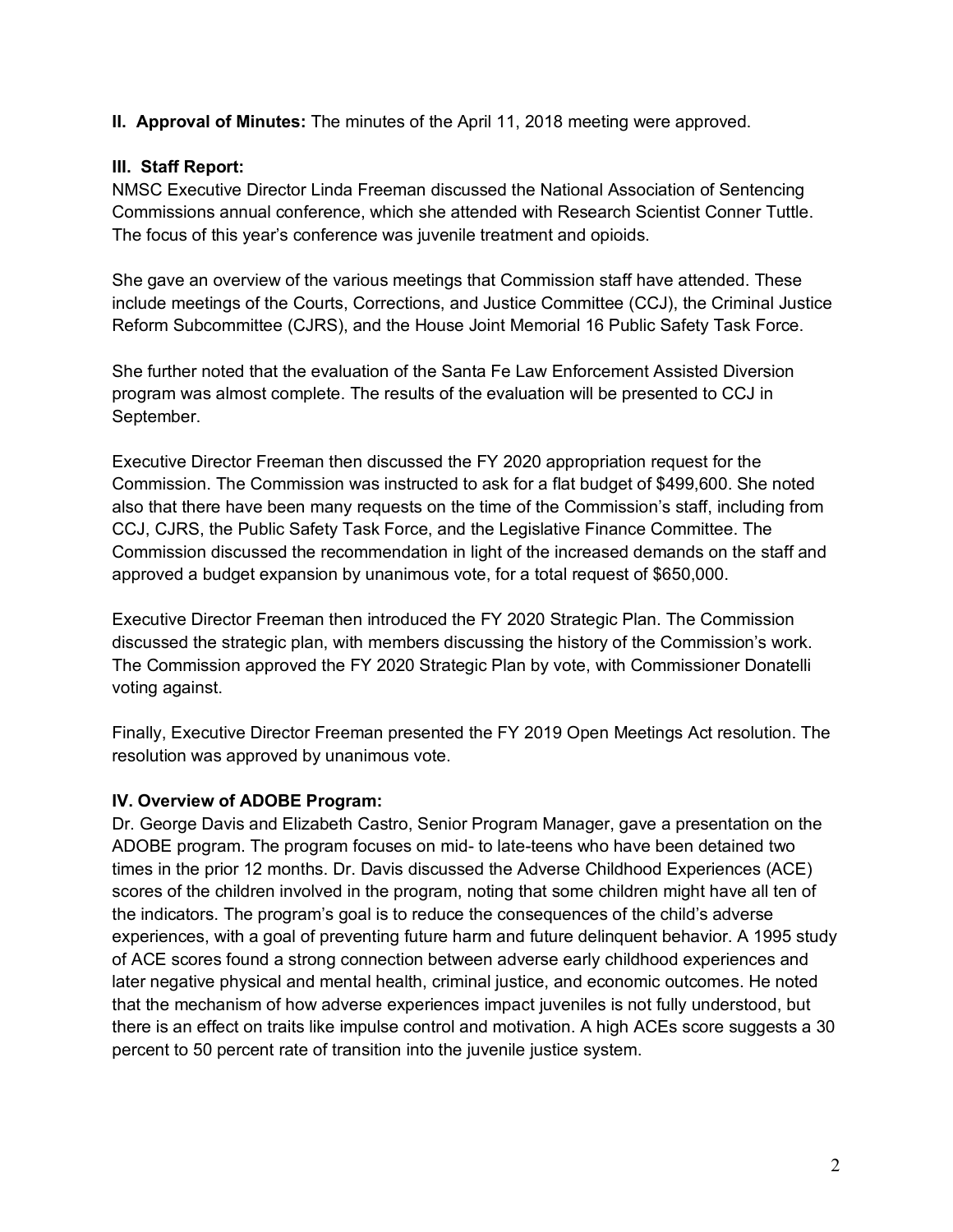Ms. Castro discussed some of the specifics of the program. The children have to be Bernalillo County children, and generally come from the county's detention center. Services are extended to the support systems of the youth – their families and the like. The program treats opiate dependency, provides birth control, and, in what has proven a good entrée to the program, acne. Home navigators help the family with social service needs, lapsed Medicaid, TANF, and the similar programs. A principal goal is to get the children back into school; some children have been out of school for two or more years.

She detailed the growth of the program. Referrals have increased with funding support and growth in staff numbers. The program's Educational Liaison Services now have 32 children in their caseload, with 25 in some type of education. The ADOBE program's Navigator Services has assisted 24 children with social services, 101 enrolled in or connected with another community program (principally therapy referrals), and 14 who have been assisted with finding a job or improving job-building skills.

Ms. Castro concluded by describing the program's referral process. Navigators are in the detention center two days a week. If a child seems interested, a medical visit will be set up before the child is discharged. Once a child makes a second appointment with ADOBE, the child is considered part of the program.

Members of the committee asked questions about the sustainability of the program; funding levels; criteria for clients; what information about the children was being tracked, including foster care and adoption; and whether adverse childhood trauma is considered a disability for education.

#### **V. Report from the Juvenile Committee:**

Bob Cleavall, Chair of the Juvenile Committee, updated the Commission on the work of the Committee. At its July meeting, the Committee heard a presentation from the ADOBE program for children in the juvenile delinquency system. As the presentation was applicable to the work of the entire Commission, the Juvenile Committee thought it would be valuable for the full Commission to hear the presentation. The next Juvenile Committee meeting will be a visit to the Desert Hills youth treatment facility. The Committee's work plan includes an examination of the impact of the closure of juvenile detention centers, possible changes to the Children's Code, and a consideration of juvenile trafficking victims.

## **VI. Report from the Justice Information Sharing Council:**

Executive Director Freeman stated that the May JISC meeting had to be cancelled due to conflicts in schedules. She also noted that one product of the various criminal justice reform efforts was that there was going to be a larger role for date integration in the state.

#### **VII. Report from the Legislative Committee:**

Martin Suazo, Chair of the Legislative Committee, updated the Commission on the work of the Committee. He noted that the Committee expected to be busy in the upcoming 60-day session,